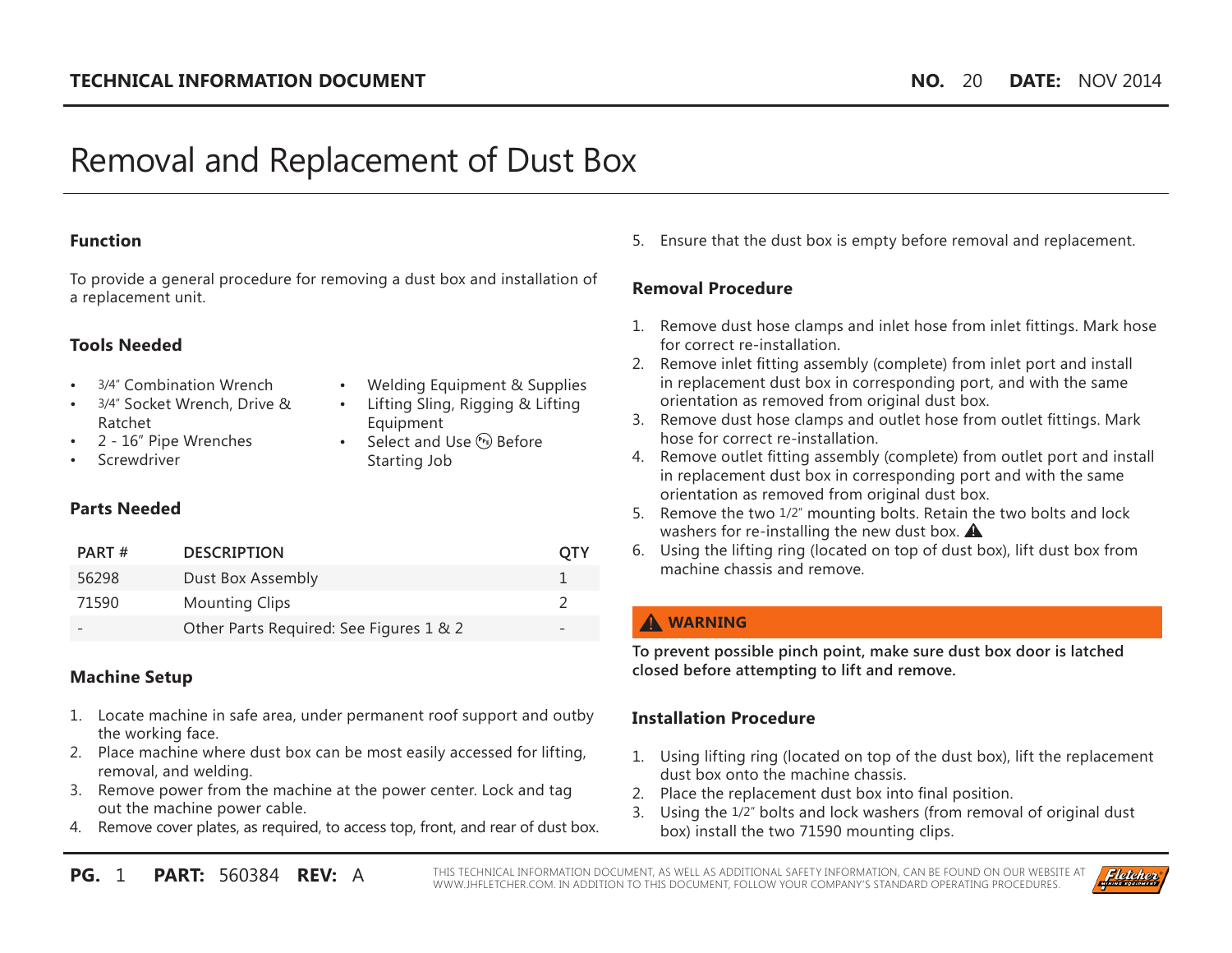4. Weld the mounting clips to the dust box.

#### *NOTICE*

Dust box uses thin metal in its construction. Use caution when using a welder around box.

- 5. Install the inlet dust hose onto the inlet port fittings with clamps.
- 6. Install the outlet dust hose onto the outlet port fittings with clamps.
- 7. Re-install the cover plates.

## **Figure 1**



# **Detail (Fig. 1)**



## **Component Parts (Fig. 1)**

| <b>ITEM</b> | PART#  | <b>DESCRIPTION</b>                     |  |
|-------------|--------|----------------------------------------|--|
|             |        | Lifting Ring                           |  |
|             | 71590  | <b>Mounting Clip</b>                   |  |
| 3           |        | <b>Outlet Port</b>                     |  |
|             |        | <b>Inlet Port</b>                      |  |
| 5           | 365311 | Hose Adapter Fitting for Dust Bag Hose |  |
| 6           |        | <b>Machine Chassis</b>                 |  |
|             | 56298  | Dust Box Assembly                      |  |

**PG.** 2 **PART:** 560384 **REV:** A THIS TECHNICAL INFORMATION DOCUMENT, AS WELL AS ADDITIONAL SAFETY INFORMATION, CAN BE FOUND ON OUR WEBSITE AT WWW.JHFLETCHER.COM. IN ADDITION TO THIS DOCUMENT, FOLLOW YOUR COMPANY'S STANDARD OPERATING PROCEDURES.